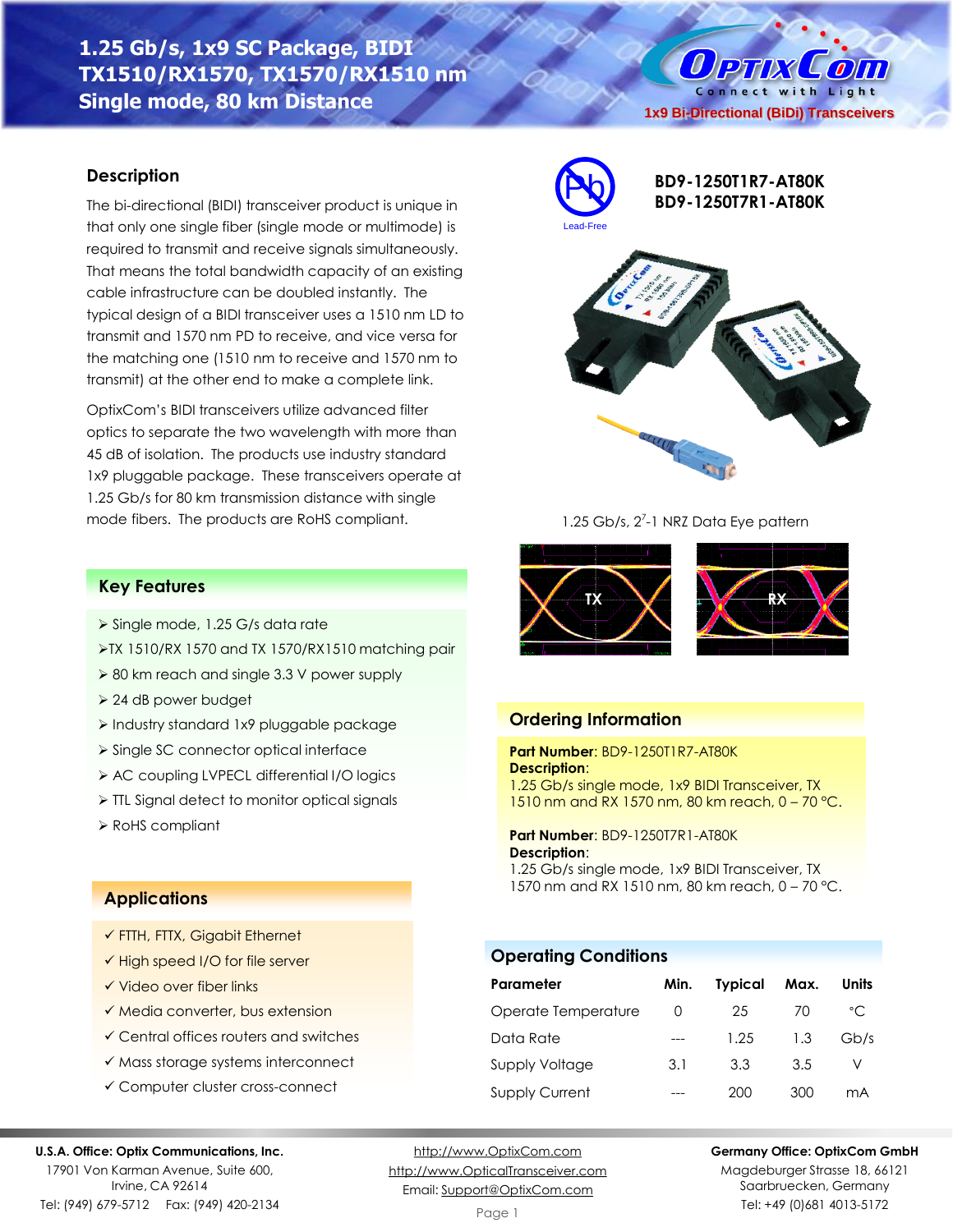

 $\mathbf{u}_1$  and

| <b>Absolute Maximum Ratings</b>          |                       |        |            |              |
|------------------------------------------|-----------------------|--------|------------|--------------|
| Parameter                                | Symbol                | Min.   | Max.       | <b>Units</b> |
| Storage Temperature                      | Tst                   | $-40$  | 85         | °C           |
| <b>Supply Voltage</b>                    | Vcc                   | $-0.5$ | 4.0        | V            |
| Input Voltage                            | <b>V<sub>IN</sub></b> | $-0.5$ | <b>Vcc</b> | V            |
| <b>Operating Current</b>                 | lop                   |        | 400        | mA           |
| Output Current                           | lo                    |        | 50         | mA           |
| Soldering Temperature (10 sec. on leads) | Tsd                   |        | 260        | $^{\circ}C$  |

## **General Transmitter Characteristics (DFB Laser)**

| Parameter                                 | Symbol         | Min.   | <b>Typical</b> | Max.   | Units |
|-------------------------------------------|----------------|--------|----------------|--------|-------|
| Differential Input Voltage <sup>1</sup>   | AVi            | 0.3    |                | 2.0    |       |
| Differential Input Impedance <sup>2</sup> | $\overline{7}$ |        | 100            |        | ohm   |
| Relative Intensity Noise                  | <b>RIN</b>     |        |                | $-120$ | dB/Hz |
| Rise/Fall Time (20% - 80%)                | Tr/Tr          |        |                | 260    | ps    |
| Data Input Current - High                 | IІн            |        |                | 350    | μA    |
| Data Input Current - Low                  | $\mathbf{II}$  | $-350$ |                |        | μA    |
| Side Mode Suppression Ratio               | <b>SMSR</b>    | 30     |                |        | dB    |

## **General Receiver Characteristics**

| Parameter                                 | Symbol          | Min.     | <b>Typical</b> | Max.       | <b>Units</b> |
|-------------------------------------------|-----------------|----------|----------------|------------|--------------|
| Differential Output Voltage <sup>1</sup>  | AV <sub>0</sub> | 1.0      | ---            | 1.8        | ٧            |
| Differential Input Impedance <sup>2</sup> | $\overline{7}$  | ---      | 100            |            | Ohm          |
| <b>Optical Return Loss</b>                | OL              | 14       | ---            |            | dB           |
| Rise/Fall Time (20% - 80%)                | Tr/Tf           | $---$    | ---            | 350        | ps           |
| Signal Detect Hysteresis                  | $PsD + - PSD$   |          | ---            |            | dB           |
| Crosstalk                                 |                 | ---      | ---            | $-45$      | dB           |
| Signal Detect Output - High               | $V_{SD+}$       | 2.4      |                | <b>Vcc</b> | $\vee$       |
| Signal Detect Output - Low                | $VSD-$          | $\Omega$ |                | 0.5        | ٧            |

#### Notes:

- 1. Module is designed for AC LVPECL coupling. See the design guide for proper termination.
- 2. Single ended will be 50 ohm for each signal line.

#### **U.S.A. Office: Optix Communications, Inc.** 17901 Von Karman Avenue, Suite 600, Irvine, CA 92614 Tel: (949) 679-5712 Fax: (949) 420-2134

[http://www.OptixCom.com](http://www.optixcom.com/) [http://www.OpticalTransceiver.com](http://www.optoictech.com/) Email: [Support@OptixCom.com](mailto:Support@optoICtech.com)

### **Germany Office: OptixCom GmbH**

Magdeburger Strasse 18, 66121 Saarbruecken, Germany Tel: +49 (0)681 4013-5172